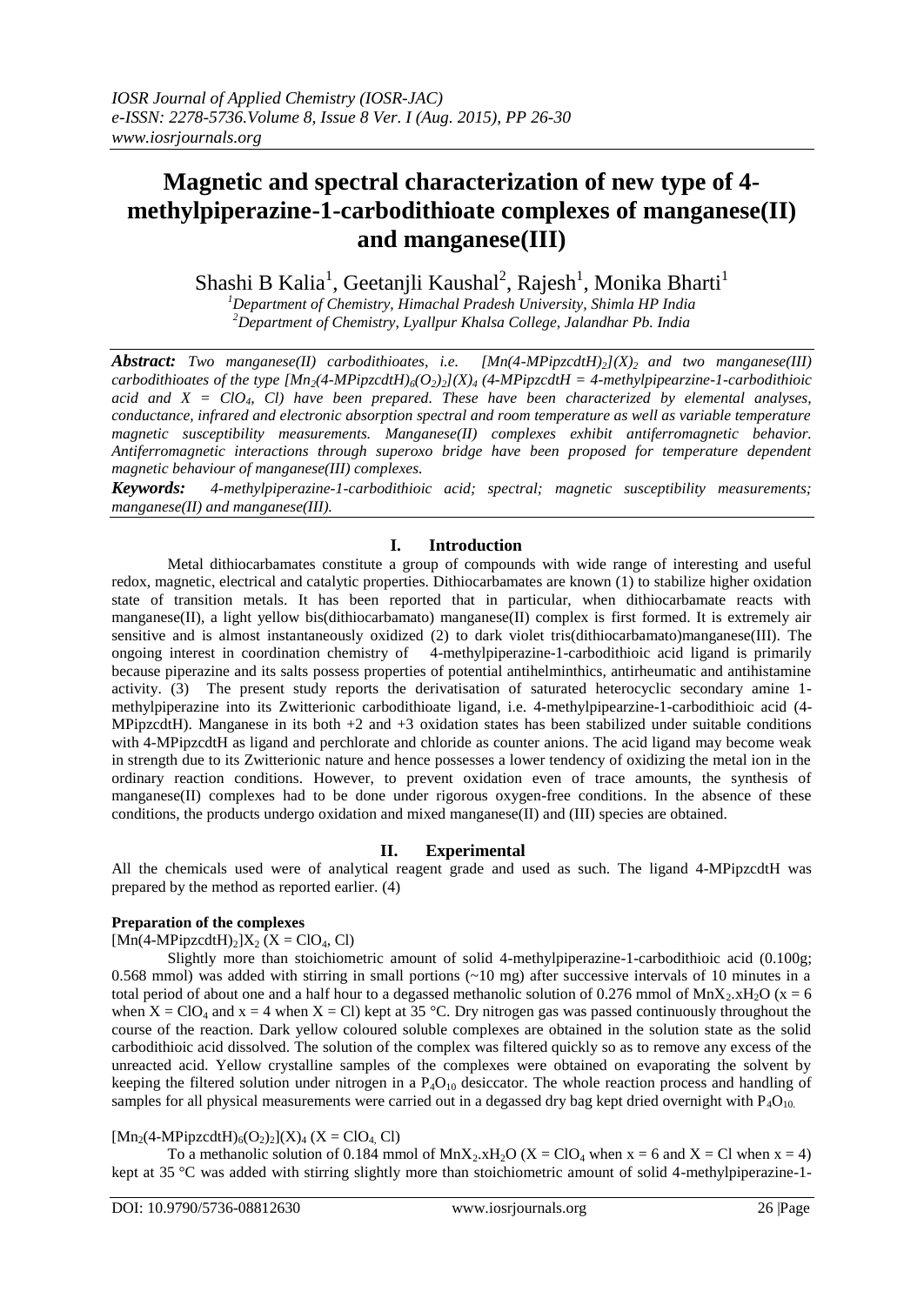carbodithioic acid (0.100g; 0.568 mmol) in small portions  $(\sim 10 \text{ mg})$  after successive intervals of 10 minutes in a total period of about one and a half hour. For oxidation of  $Mn(II)$  to  $Mn(III)$  air was continuously bubbled during the course of the reaction. The dark purple coloured soluble complexes are obtained in the solution state as the solid carbodithioic acid dissolved. The solution of the complex was filtered so as to remove any excess of unreacted acid. The solid complex was obtained on evaporating the solvent by keeping the filtered solution in a  $P_4O_{10}$  desiccator.

NOTE: Both in solid and solution state, the complexes are highly sensitive to moisture so all the reactions were carried out in the tightly stoppered conical flask. Otherwise, disproportionation or hydrolysis resulting in variable yellow coloured solutions of unknown stoichiometries are obtained. Also handling of the complexes for various physical measurements was done in a dry bag kept dried overnight with  $P_4O_{10}$ .

#### **Elemental analyses**

Carbon and hydrogen analyses were performed on an automatic Coleman-33 analyzer, while nitrogen was determined by Kjeldahl's method. Manganese in the complexes was determined by EDTA titrations using Eriochrome Black T as an indicator. Chloride content was estimated volumetrically by mercuric nitrate titration using diphenylcarbazone indicator while sulfur was determined gravimetrically as barium sulfate.

#### **Physical measurements**

Infrared spectra of Zwitterionic complexes were recorded as KBr pellets on Nicolet 5700 FT Infrared Spectrophotometer in the 4000-600 cm<sup>-1</sup> region. Infrared spectra of all the complexes were recorded as nujol mull with cesium chloride plates as windows in the 600-200 cm<sup>-1</sup> region. DMSO solution electronic absorption spectra of the complexes, with the solvent as the reference, in quartz glass cells were recorded on Cary 100 Bio UV-Visible recording Spectrophotometer (range 200-900 nm) and Analytikjena Specord 200 UV-Visible recording Spectrophotometer (range 200-1100 nm). Molar conductances  $(10^{-3}$  M solutions in methanol) were obtained at  $25 \pm 0.1$  °C using a type Elico Conductivity Bridge CM-82T. The cell constant of the conductivity cell was 0.4530 cm<sup>-1</sup>. Room temperature magnetic susceptibility measurements for the complexes were made on finally powdered samples using Gouy method. These measurements were also made on a Vibrating Sample Magnetometer PAR-155 with variable temperature cryostat (model-152).

#### **III. Results and discussion**

Synthesis of the ligand (4-MPipzcdtH) follows the reaction (Equation 1)



Zwitterionic complexes of 4-MPipzcdtH with  $MnX_2.xH_2O$  (X = ClO<sub>4</sub>, Cl) reported in the present investigation have been obtained according to equations (2) and (3).

 $MnX_2.xH_2O + 24-MPipzcdtH \rightarrow [Mn(4-MPipzcdtH)_2]X_2 + xH_2O$  (2)

 $2 \text{ MnX}_2 \cdot \text{xH}_2\text{O} + 34 \cdot \text{MPipzcdtH}$ air<br>Air ann an Dùbhan air an Dùbhan air an Dùbhan an Dùbhan an Dùbhan air an Dùbhan an Dùbhan an Dùbhan an Dùbhan<br>Air an Dùbhan an Dùbhan an Dùbhan an Dùbhan an Dùbhan an Dùbhan an Dùbhan an Dùbhan an Dùbhan an Dùbhan an D

$$
\text{Alf} \quad [\text{Mn}_2(4 \text{-} \text{MPipzcdtH})_6(\text{O}_2)_2]X_4 + xH_2\text{O} \tag{3}
$$

 $(X = CIO<sub>4</sub> when x = 6 and X = Cl when x = 4)$ 

The manganese(II) complexes being highly air sensitive, required careful handling and their synthesis was carried out in a dry bag dried with  $P_4O_{10}$ .

These are stable in their solid state for long periods, though it is still advisable to store them under vacuum in a  $P_4O_{10}$  desiccator. They have, however, the tendency to be oxidized in the course of the reaction used for their synthesis, i.e. in solution state. The synthesis of two manganese(III) 4-methylpiperazine-1carbodithioic acid complexes with chloride and perchlorate as counter anions was tried by the air oxidation method (Equation 3). But the resulting manganese(III) carbodithioates are found to have different chemical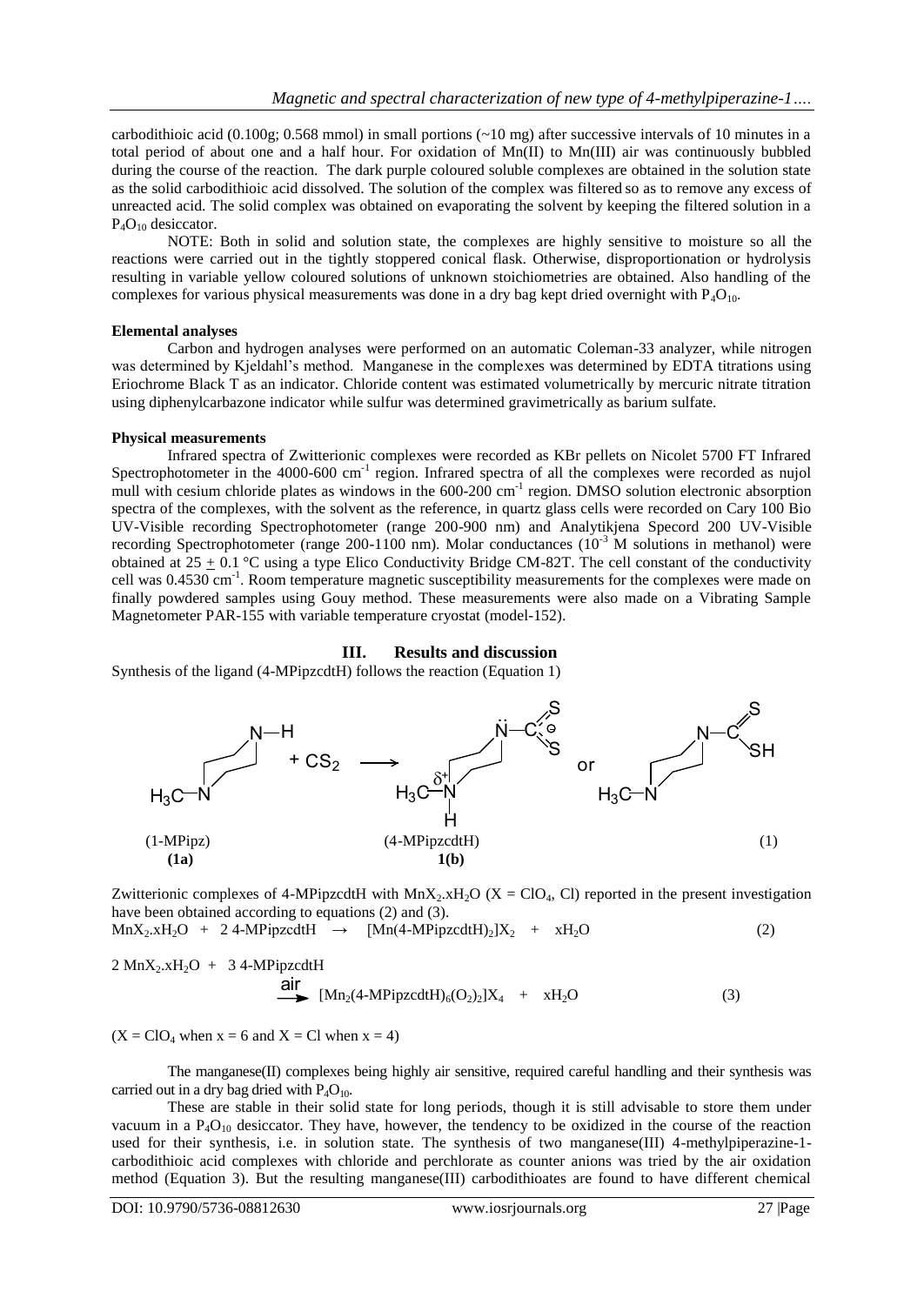formulae and quite different physical characteristics (Table 1). Manganese(II) complexes are soluble in methanol and DMSO. The complexes do not melt but decompose between 184-200 ºC. The molar conductance values of methanolic solution of the complexes  $[{\rm Mn}(4{\text -}M{\rm PipzcdtH})_2](X)_2$  (X = ClO<sub>4</sub>, Cl) having bivalent metal ions lie in the range  $162-132$  ohm<sup>-1</sup> cm<sup>2</sup> mole<sup>-1</sup> corresponding to 1:2 electrolytic behaviour. (4)

#### **Infrared spectral studies**

The ligand (4-MPipzcdtH) exists as a Zwitterion is evident from the fact that in the IR spectra of solid 4-MPipzcdtH and its metal complexes, new broad band as compared to the free heterocyclic amine, 1-MPipz, around 3600-3200 cm<sup>-1</sup> for the acid and 3650-3200 cm<sup>-1</sup> (Table 2) for the complexes assignable to  $v(N-H)$  was observed (1b). The occurrence of this band at higher wave number than the usual values of  $3400-3200$  cm<sup>-1</sup> indicates that in the present case the interaction of the lone electron pair on nitrogen with positively charged hydrogen probably is stronger than the normal nitrogen-hydrogen interaction as shown in structure 1(b).

The carbon-nitrogen bond of  $>NCS_2$  group in the Zwitterionic manganese(II) and manganese(III) carbodithioates has been found to absorb in the range  $1474-1461$  cm<sup>-1</sup> as compared to that for free ligand (1442) cm<sup>-1</sup>). (4) This range is intermediate between a  $v(C=N)$  band (1690-1640 cm<sup>-1</sup>) and  $v(C-N)$  band (1360-1250 cm<sup>-1</sup>), indicating a partial double bond character between carbon and nitrogen. (4) Observation of the two bands in the region 998-972 cm<sup>-1</sup> (separated by less than 20 cm<sup>-1</sup>) for  $v_a(SCS)$  vibration and one band for the  $v_s(SCS)$ stretch in the region  $687-642$  cm<sup>-1</sup> in the complexes suggest the unsymmetrical chelating bidentate mode of coordination to the metal ion. (5) A shift in the  $C^{\frac{1}{2}}$  stretching frequency to higher energy in going from the free 4-MPipzcdtH ligand to its manganese complexes also supports the typical bidentate character of the 4 methylpiperazine-1-carbodithioic acid. In the manganese-4-MPipzcdtH complexes with perchlorate as the counter anion, the band around 1126-1080 cm<sup>-1</sup> is assigned to the  $v_3$  vibration of the ionic perchlorate of T<sub>d</sub> symmetry. Also, the observation of another band around  $624 \text{ cm}^{-1}$  due to the  $v_4$  vibration of the perchlorate group reveals the ionic nature of this group. The absence of the  $v(CIO_4)$  band at 920 cm<sup>-1</sup> further supports the ionic nature. (4) In the far IR spectra of the complexes, additional bands in the  $360-354$  cm<sup>-1</sup> region, as compared to the free 4-MPipzcdtH ligand, ascribable to the M-S stretching mode have been observed (Table 2). (6-13)

#### **Magnetic susceptibility studies**

The complexes  $[Mn(4-MPipzcdtH)_2](ClO_4)_2$  and  $[Mn(4-MPipzcdtH)_2]Cl_2$  display measured room temperature magnetic moment values 5.81 B.M. and 5.72 B.M. respectively (Table 3). These values are indicative of five unpaired electrons in a manganese(II),  $d^5$  case. The high-spin  $d^5$  configuration gives an essentially spin-only temperature independent magnetic moment value of ~5.9 B.M. because for the  ${}^{6}A_{1g}$  ground term there is no T.I.P. and no reduction of the moment below the spin-only value by spin-orbit coupling with higher ligand field term is expected. Like the octahedral  ${}^{6}A_{1g}$  ground term for the high-spin system the tetrahedral  ${}^{6}A_1$  ground term shows magnetic moments very close to the spin-only value, 5.92 B.M. and which are also independent of temperature. (14) Since the room-temperature  $\mu_{eff}$  values for the two bis(4methylpiperazine-1-carbodithioic acid) manganous complexes with perchlorate and chloride as the counter anions were found to be less than spin-only value expected for five unpaired electrons, the magnetic susceptibility measurements were taken up at different temperatures between 80 and 296.5 K. The  $\mu_{eff}$  values for the two complexes decrease from 5.81 or 5.72 at 296.5 K to 4.20 or 4.08 at 80 K respectively. This decrease in  $\mu_{\text{eff}}$  values with temperature can be correlated with an interchain antiferromagnetic exchange interaction termed super-exchange which has been reported by Reiff and Eisman (15) to be responsible for this type of magnetic behaviour in  $Mn(Et_2dtc)_2$ . Super-exchange pathway involving the bridging sulfur atoms of the dithiocarbamate ligand rather than direct exchange mechanism has been suggested for these antiferromagnetic interactions in  $Mn(Et_2dtc)_2$ ; the direct metal-metal interactions have been excluded because of the large metal-metal distance  $(\sim 3.6 \text{ Å})$ . It is assumed that superexchange mechanism is operating in [Mn(4-MPipzcdtH)<sub>2</sub>](ClO<sub>4</sub>)<sub>2</sub> and [Mn(4- $MPipzcdtH<sub>2</sub>$  complexes; and the complexes may be assigned linear polymeric structure with one sulfur atom of each carbodithioic acid shared by two adjacent manganous ions. (16) An exchange pathway  $M_1(d_{vz})$  $L(p_z)$  ||  $M_2(d_{yz})$  or  $M_1(d_{xy})$ ||  $L(p_x)$ ||  $M_2(d_{xy})$  (180° d<sup>5</sup> - d<sup>5</sup> exchange) may result in an antiparallel coupling of spins. (15,16)

The room temperature magnetic moment values of the manganese(III) complexes under study, viz.  $[Mn_2(4-MPipzcdtH)_6(O_2)_2(CIO_4)_4$  and  $[Mn_2(4-MPipzcdtH)_6(O_2)_2]Cl_4$  are found to be 5.48 and 5.30 B.M. respectively (Table 3). These values neither correspond to the spin-free nor to the spin-paired, octahedral manganic complexes but the values are much above than those expected for high-spin and low-spin manganese(III) complexes. For the weak octahedral crystal field (high-spin) manganese(III)  $d^4$  ion, with electronic configuration  $t_{2g}^3$  e<sub>g</sub> the electronic ground state is the  ${}^5E_g$  which emerges from the <sup>5</sup>D Russell-Saunders' term of the  $d^4$  free ion. For such a ground state the TIP contribution which is given by  $4N\beta^2/10Dq$ , ignoring electron delocalization, is so small (about 50 x  $10^{-6}$  c.g.s. mole<sup>-1</sup>) that it may be neglected as compared to the first order Zeeman effect susceptibility  $\chi^1$  which is  $\sim 10,000 \times 10^{-6}$  c.g.s. mole<sup>-1</sup> at 300 K. For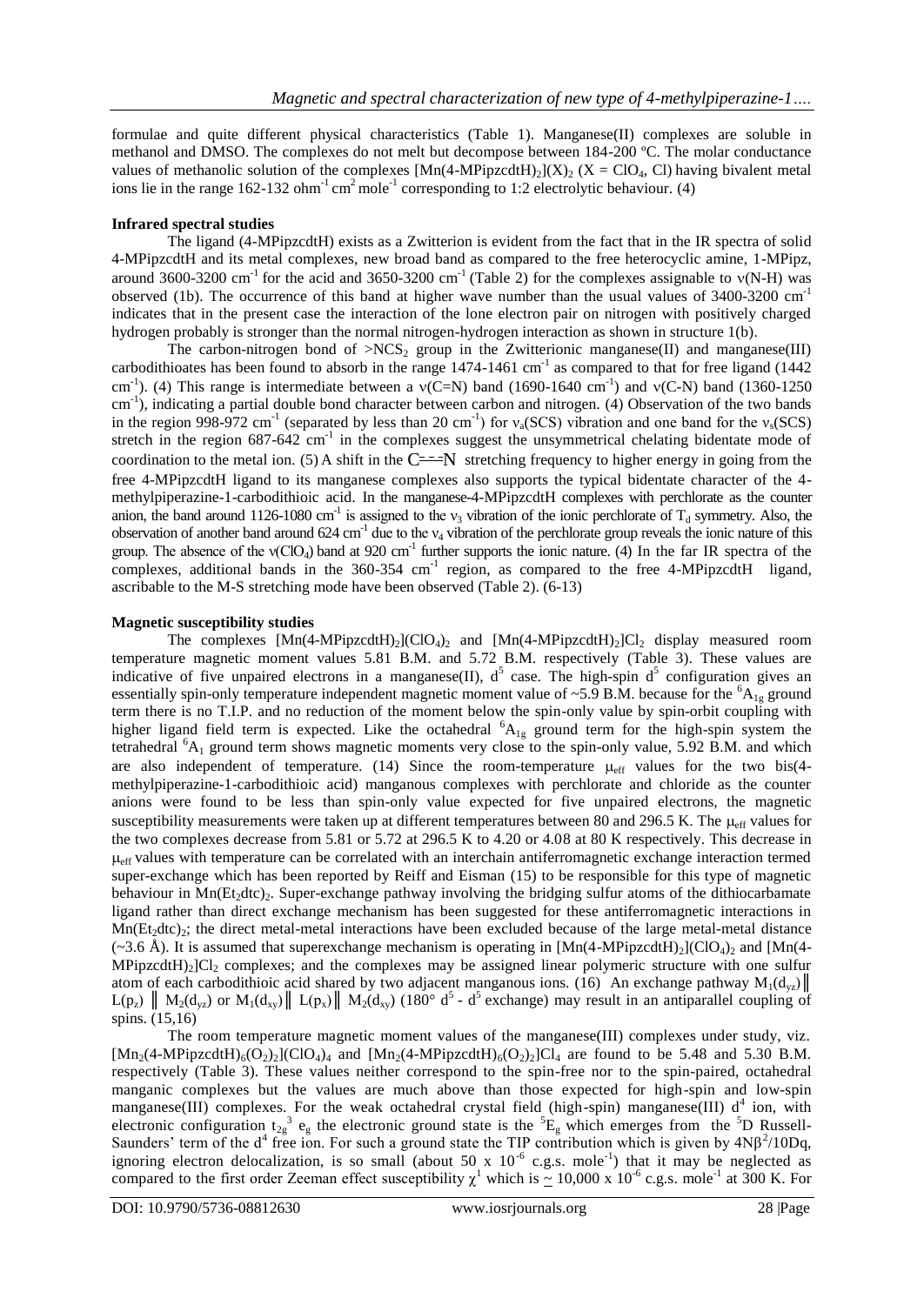the  ${}^{5}E_g$  ground state the magnetic moment is expected to lie below the spin-only value (17) for four unpaired electrons by the factor (1-2 $\lambda$ /10Dq) and is given by  $\mu_{\text{eff}} = 4.90$  (1-2 $\lambda$ /10Dq). Having a value of 10Dq ~ 15,000 -12,500 cm<sup>-1</sup> with free ion value of  $\lambda = 88$  cm<sup>-1</sup> for manganese(III) ion ( $\lambda$  is the spin-orbit coupling parameter for the free ion term and here it is positive because of the d shell being less than half filled) the magnetic moment for an octahedral complex is expected to be about 4.83 B.M. (14) In a strong crystal field of octahedral symmetry (low-spin) around manganese(III)  $d^4$  ion, the  ${}^3T_{1g}$  is the ground electronic state and is dominantly determined by the  $t_{2g}^4$  electronic configuration. The magnetic moment of the spin-paired trivalent manganese compound, e.g.  $K_3[Mn(CN)_6]$ , ranges from 3.50 B.M. at 300 K to 3.31 B.M. at 80 K. (17) The calculated roomtemperature magnetic moment, employing the spin-orbit coupling constant of the free ion  $\lambda = -177$  cm<sup>-1</sup> ( $\lambda$  is negative because of the  $t_{2g}$  sub-shell being more than half-filled) and ignoring electron delocalization and low symmetry ligand field components for  ${}^{3}T_{1g}$  (d<sup>4</sup>) ground state, is 3.6 B.M. But the position of the maximum in the magnetic moment and the rate of change of moment with temperature are not exactly in agreement with the reported values which indicate that electron delocalization and a low symmetry ligand field component must be taken into account in an exact treatment.

The abnormal values of room-temperature magnetic moment of the complexes, viz.  $[Mn<sub>2</sub>(4-1)$ MPipzcdtH)<sub>6</sub>(O<sub>2</sub>)<sub>2</sub>](X)<sub>4</sub> (X = ClO<sub>4</sub> Cl) persuaded us to measure the susceptibilities at low temperatures. Magnetic behaviour of the complexes has been depicted in Figure 1. The magnetic and electronic properties of the complexes have been explained by assuming eight coordination around manganese(III) ion. However these properties are not so easy to be explained for eight coordinate complexes.

Trigonal dodecahedral arrangement of eight coordination is found in several complexes containing bidentate ligands in which the two coordinated atoms are very close together (ligands having small bite), e.g. NO<sub>3</sub>, O<sub>2</sub><sup>2</sup> in Cr(O<sub>2</sub>)<sub>4</sub><sup>3</sup> and Co(NO<sub>3</sub>)<sub>4</sub><sup>2</sup> ions and the Ti(NO<sub>3</sub>)<sub>4</sub> molecule; when the ligand bite increases square antiprismatic geometry becomes favourable. Since in the complexes  $[Mn_2(4-MPipzcdH)_6(O_2)_2](X)_4$  (X = ClO<sub>4</sub>, Cl) both the 4-methylpiperazine-1-carbodithioic acid and  $O_2$  ligands have small bite,  $D_{2d}$  geometry should be preferred. It is expected that the  $D_{2d}$  low symmetry should lead to magnetic moments near the spin-only values. The room-temperature magnetic moment of the complexes  $[Mn_2(4-MPipzcdtH)_6(O_2)_2(CIO_4)_4]$  and  $[Mn_2(4-MPipzcdtH)_6(O_2)_2]$ MPipzcdtH)<sub>6</sub>(O<sub>2</sub>)<sub>2</sub>]Cl<sub>4</sub> are 5.48 B.M. and 5.30 B.M. respectively at 296.5 K. The expected  $\mu_{eff}^{S.O.}$  value for the complexes for a total number of five unpaired electrons- four of manganese(III)  $(d^4)$  and one of O<sub>2</sub> ion- is 5.92. A value below the spin-only value for five unpaired electrons is difficult to be accounted for, but at least approximately the expected value is obtained. The magnetic moment of the complexes have been found to decrease with decrease of temperature and approaches 5.12 and 5.08 respectively at 80 K (Figure 1). The decrease in the magnetic moment suggests some antiferromagnetic exchange interactions which can be present in the complexes due to the bridging nature of the carbodithioate ligand and hence the indirect mechanism of superexchange interaction for antiparallel coupling may be suggested. The products of several preparations at varying room temperatures (27-35 °C) exhibited the same properties. Despite this consistency and the seemingly valid interpretation of the magnetic and forthcoming electronic spectral properties by assuming trigonal dodecahedral geometry for these compounds, the presence of the superoxo ion, and its mode of coordination- either as a bridge between two manganese(III) ions or having an end-on linkage-can be confirmed only by X-ray crystallographic techniques.

#### **Electronic absorption spectral studies**

The colour of DMSO solution of two complexes containing manganous ions is pale yellow. The room temperature magnetic moment value  $\sim$  5.8 B.M. of the complexes indicates  ${}^{6}A_{1}$  ground state irrespective of the octahedral geometry (which may be assumed to have been achieved through bridging carbodithioato ligands between two metal ions) or tetrahedral geometry for the complex.

For the complexes  $[Mn(4-MPipzcdtH)<sub>2</sub>](ClO<sub>4</sub>)<sub>2</sub>$  and  $[Mn(4-MPipzcdtH)<sub>2</sub>](Cl<sub>2</sub>)<sub>2</sub>$ , a well defined weak band occurring at 753-766 nm is assigned to  ${}^{4}T_{1g}(G) \leftarrow {}^{6}A_{1g}$  transition. A relatively narrow and middle band around 615-620 nm and third broad and weak transition around 533-565 nm are assigned to the transitions  ${}^{4}T_{2g}(G) \leftarrow$  ${}^{6}A_{1g}$  and  ${}^{4}E_g(G)$ ,  ${}^{4}A_{1g}(G) \leftarrow {}^{6}A_{1g}$  respectively (Table 3). (14) The observed bands are not too intense to be attributed to the tetrahedral stereochemistry of the complexes around manganese(II) ion. The third band at 565 nm shows a sign of structure around 473 nm thus indicating that this band has been appropriately assigned to the transitions to the terms which are almost degenerate:  ${}^4E_e(G)$  and  ${}^4A_{1g}(G)$ .

The electronic spectra of trigonal dodecahedral complexes seem to consist almost entirely of charge transfer bands. In the electronic absorption spectra of the two complexes  $[Mn_2(4-MPipzcdtH)_6(O_2)_2]$ (ClO<sub>4</sub>)<sub>4</sub> and  $[Mn_2(4-MPipzcdtH)<sub>6</sub>(O<sub>2</sub>)<sub>2</sub>]Cl<sub>4</sub>$  under study a strong and very broad band in the ultraviolet region extending between 250-348 nm has been observed and can be assigned to a charge transfer transition. Another strong and broad band which lies between 470-637 nm seems to be a mixed 'd-d' and charge transfer band because of its spread and intensity (Table 3) .